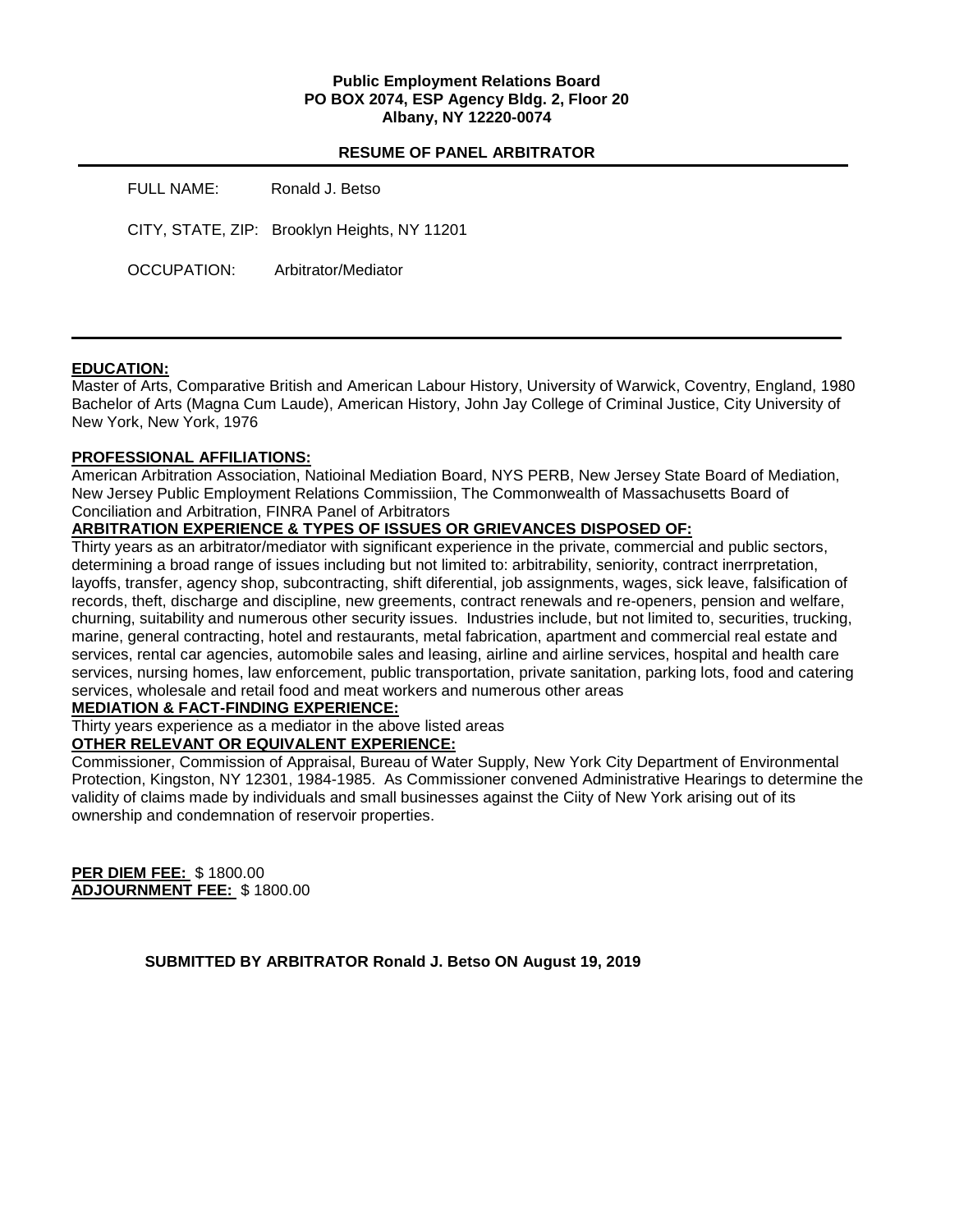#### **Public Employment Relations Board PO BOX 2074, ESP Agency Bldg. 2, Floor 20 Albany, NY 12220-0074**

# **BILLING DISCLOSURE STATEMENT**

# ARBITRATOR'S NAME: **Ronald J. Betso**

The following is a description of my fees and expenses:

# A) HEARING TIME.

- (1) My per diem is \$1800.00 for each day or any part thereof spent hearing a case.
- (2) If a hearing day exceeds 8 hours, I charge:

 $\boxtimes$ a second full per diem  $\Box$ a prorated per diem

 $\Box$ no additional charge  $\Box$ other (describe) :

(3) Additional comments:

B) STUDY TIME.

- (1) I charge \$ 1800.00 for each day spent in preparation of the opinion and award.
- (2) This charge  $\Box$  will  $\boxtimes$  will not be prorated for partial days devoted to such preparation.
- (3) Additional comments:

## C) TRAVEL TIME AND EXPENSES.

(1) When travel time plus hearing time exceeds 8 hours in a calendar day:

 $\Box$  Not applicable (no additional charge)

| □ I charge as follows (describe): pro rated per diem |  |  |
|------------------------------------------------------|--|--|
|------------------------------------------------------|--|--|

(2) I charge for actual, travel-related expenses incurred in connection with the case  $\boxtimes$ YES  $\Box$  NO.

Where appropriate, a mileage charge for auto travel will be billed at:

 $\boxtimes$  Prevailing IRS rate  $\Box$  Other (describe):

(3) When the scheduled hearing day(s) requires an overnight stay:

 $\boxtimes$ There is no charge, other than for lodging and subsistence.

 $\Box$ I charge as follows (describe):

(4) Additional Comments: